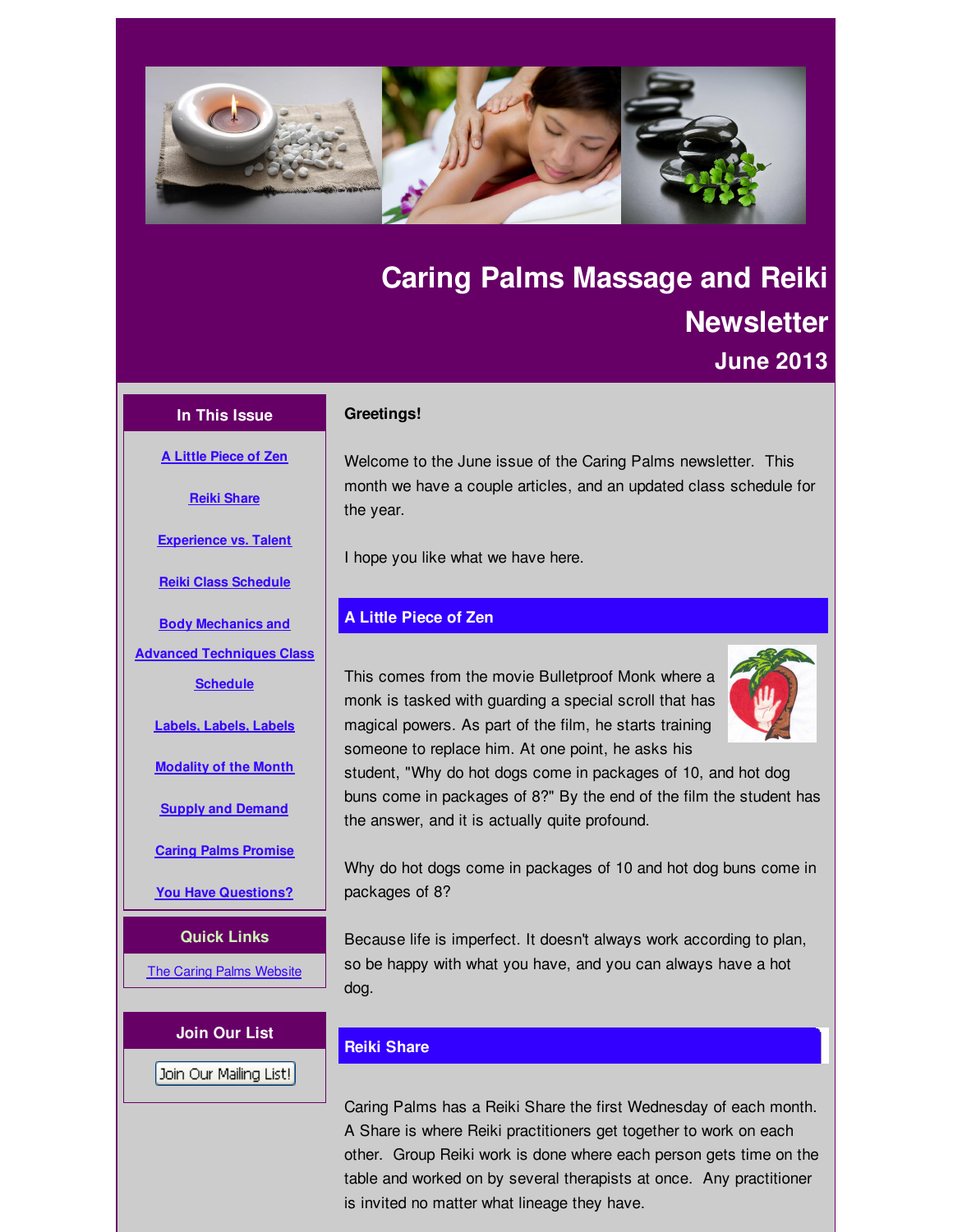This month's share is on **Wednesday, June 5th from 7pm to 9pm**.

*Please* let us know if you plan to attend.

## **Experience vs. Talent**

I had a client the other day that told me I was good, but could not figure out whether it was because of experience or talent. Actually, I like to think it is both. We all have talent, and when we put that talent to proper use, we do wonders. Yet it is experience that improves talent. Experience is that bit of learning we do as we use our talent. And while our talent may be good, we still learn through mistakes we make. Our talent tells us to work in here, but our experience tells us how best to work there as we have tried things that did not work as well as others.

But while I like to think it is a combination of the two that makes one good at what they do, I also like to add a third component, intuition. This is what leads us from place to place telling us where we need to work. Intuition tells us where we need to go. Talent tells us what work we need to do. Experience tells us what will work best there.

#### **Reiki Class Schedule**

The following is a list of currently scheduled Reiki Classes. Each class (unless otherwise marked) currently has a status of 'Scheduled'. This means that a date has been set, but no one has signed up for it yet. Once a deposit has been received for a class, the status will be 'Confirmed'. Any class marked as 'Closed' has filled up. (Note: In some cases, one may be able to enter a class marked 'Closed' with permission of the instructor.)



#### Reiki 1

- June 8 (Saturday) 10am 5pm **Confirmed**
- June 19 (Wednesday) 10am 5pm **Confirmed**
- July 13 (Saturday) 10am 5pm
- August 10 (Saturday) 10am 5pm
- August 14 (Wednesday) 10am 5pm
- September 14 (Saturday) 10am 5pm
- September 18 (Wednesday) 10am 5pm
- October 12 (Saturday) 10am 5pm
- October 16 (Wednesday) 10am 5pm
- November 9 (Saturday) 10am 5pm

June 29 (Saturday) 10am - 5pm Reiki 2

- July 17 (Wednesday) 10am 5pm **Confirmed**
- July 27 (Saturday) 10am 5pm **Confirmed**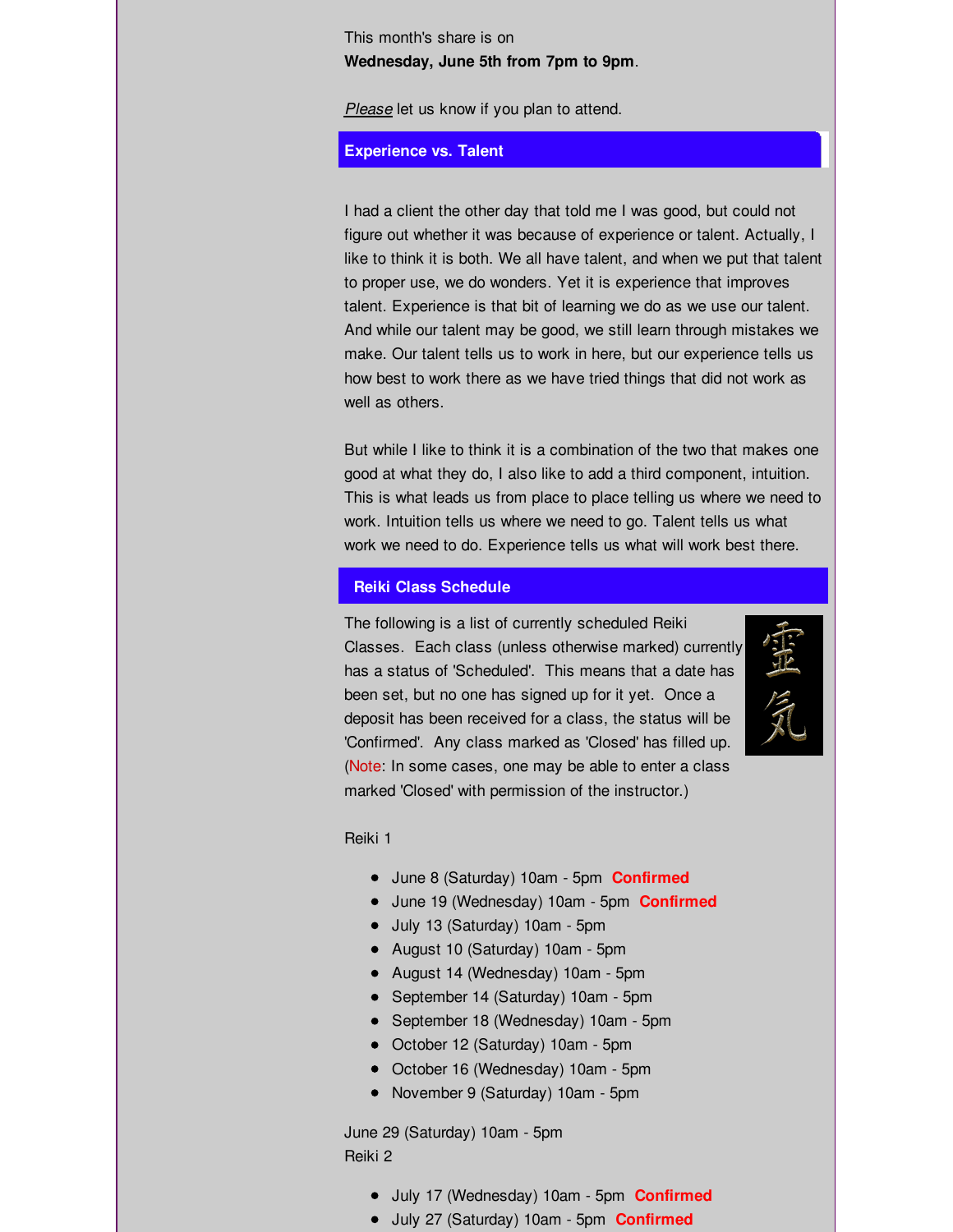- August 17 (Saturday) 10am 5pm **Confirmed**
- **A**ugust 28 (Wednesday) 10am 5pm **Confirmed**
- October 26 (Saturday) 10am 5pm

Reiki 3

- June 29 (Saturday) 10am 5pm
- August 7 (Wednesday) 10am 5pm
- August 24 (Saturday ) 10am 5pm
- November 23 (Saturday) 10am 5pm

All classes are open to anyone wanting to learn this unique method of hands-on healing. The cost for each class is \$100 no matter what level of Reiki the class is for. A 50% deposit (\$50) is required a minimum of seven (7) days prior to the class date (or permission of the instructor) to reserve a space in the class. Classes with no deposits received by the cut off date will be canceled. All class statuses may be viewed under Reiki, Reiki Class Information, and Class Schedule. You can also sign up for classes there. (Check the website for the location.)

Each Reiki class is six (6) CEUs for Florida massage therapists.

## **Body Mechanics and Advanced Techniques Class Schedule**

The following is a list of currently scheduled classes. This class is a two-day class worth 12 CE hours for Florida massage therapists. Each class (unless otherwise marked) currently has a status of 'Scheduled'. This means that a date has been set, but no one has signed up for it yet. Once a deposit has been received for a class, the status will be 'Confirmed'. The current schedule is as follows:

- June 22 June 23 (Saturday 9:00am 5:00pm and Sunday 10:00am - 4:00pm) **Confirmed**
- August 3 August 4 (Saturday 9:00am 5:00pm and Sunday 10:00am - 4:00pm)
- August 20 August 21 (Tuesday 9:00am 5:00pm and Wednesday 10:00am - 4:00pm)

All classes are scheduled to be held at the Hampton Inn at Jacksonville Beach, FL. Should the location change, that change will be on the website and students notified. Hotel [Details](http://r20.rs6.net/tn.jsp?f=001y1ltD-1ldJDzDiVwNHG-Es5HooYJqU2RTJRjSvwn_LiyjeQXwVNZuAm_keXLBxt0oxUcLWuKUTVaVohJMqAxNjnjZt6s3z4MjrXryEbPtWv3rUa3NJDXHtehxHPuQ1cXJ_NvG_kH8KhudtJIpKp-Nz8GVtUoaLGbUFRGk8ZWiDnHPZSmaa7ze4h3Ru7O3XiwBiRoQn49exLB5_T5eVjXLoOp5YTVIpd8&c=&ch=)

**Note:** Check with the hotel for special room rates.

Maximize your results with less effort. Utilize the science of martial arts and apply it to massage. Body Mechanics and Advanced Techniques for Massage Therapists is designed to reconnect the massage therapist with proper body mechanics and techniques showing how to work without hurting oneself and how to apply deep pressure with little effort. The class being part lecture, part hands-on practice uses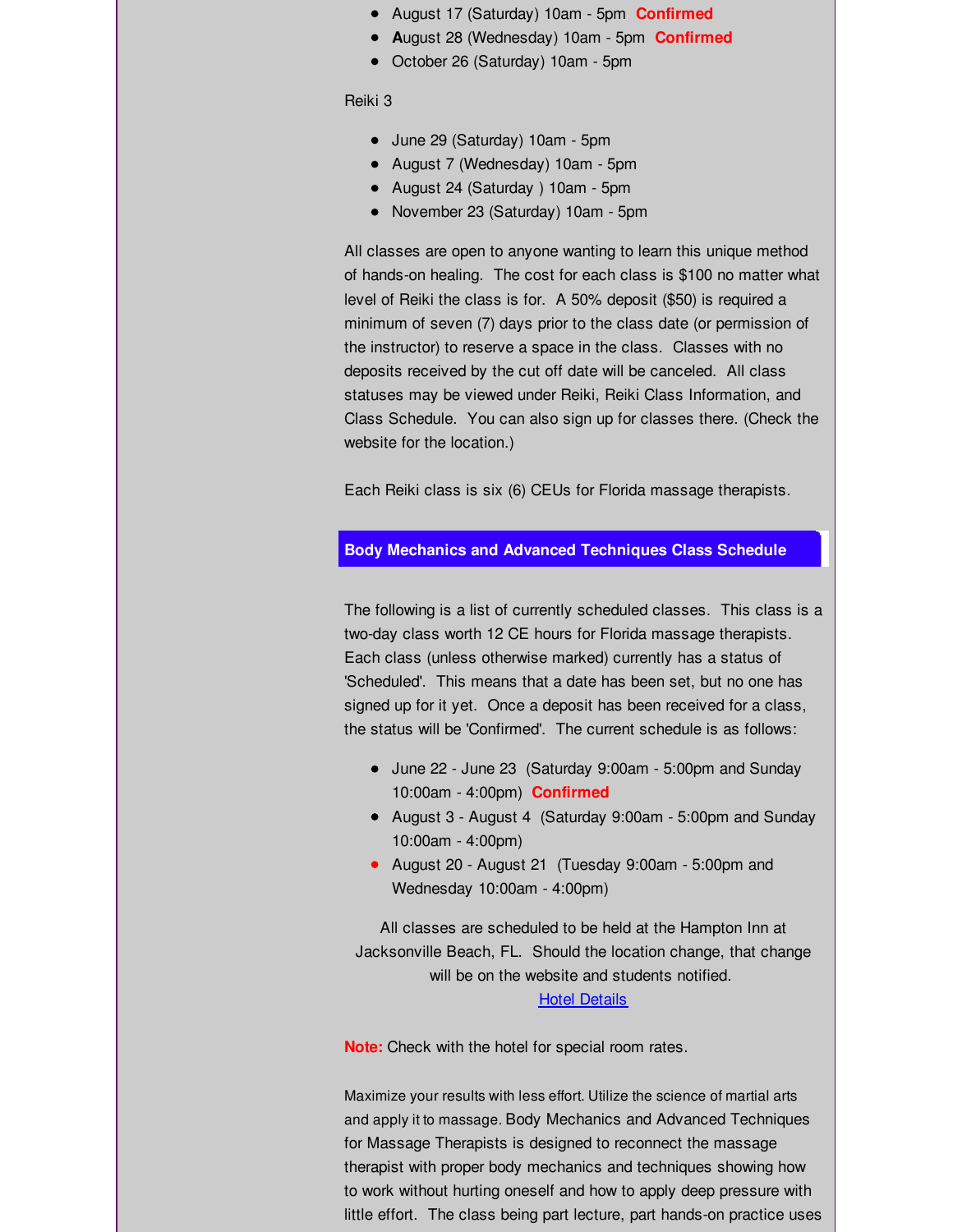theory, stances, centering, and the proper use of body strength from martial arts and applies them to the art of massage therapy. Students will learn how to focus their energies and use their body to do deep work with less effort and not get hurt. This class will help anyone to work deeply with less effort no matter if one is 90 pounds or 250 pounds. This class is for both the seasoned therapist and the new therapist. It will show moves everyone is familiar with, but in a new light as well as moves many people may not have seen before (which have been taken from Lomi Lomi, Esalen, and other styles). The idea is not to dictate how to practice, but to show better body mechanics which the therapist can adapt to what they do. This is true whether they adapt all of it or just part of it.

**Florida Board of Massage Approved for twelve (12) Continuing Education Hours (CEUs)**

**Class Cost: \$300 Early Registration (at least 19 days before the class date)**

**\$350 within 19 days of the class date**

This class is for licensed massage therapists or anyone that regularly uses massage in their practice. CEUs are available for Florida massage therapists only. For those looking to learn basic massage for relaxation for their partner or friends, see the website on the Massage For Couples classes.

To sign up for classes, go to the website and select Continuing Education, Body Mechanics and Advanced Techniques, and Class Schedule to see additions and changes or to sign up.

## **Labels, Labels, Labels**

#### **by Brian Dean**

When it says something something something on the label label label... was an advertising theme many years ago for a product line that came in a can. I guess they felt that repeating something three times would make it stick in people's minds. But what about the labels we let others put on us... for whatever reason?

A friend of mine was heading home for a visit, and although she was looking forward to it, she was starting to make herself ill. And when she comes back from her visits, she is sick. Well, I looked at her and started running some numbers through my head until one jumped out at me. I asked, "What traumatic thing happened when you were seven years old?" She initially said that nothing happened, but realized that something had. She had gotten held back a year in school because whatever officials felt that she was not reading well enough. Now, my friend is a medical professional. She is not stupid, but that was the label that got hung on her.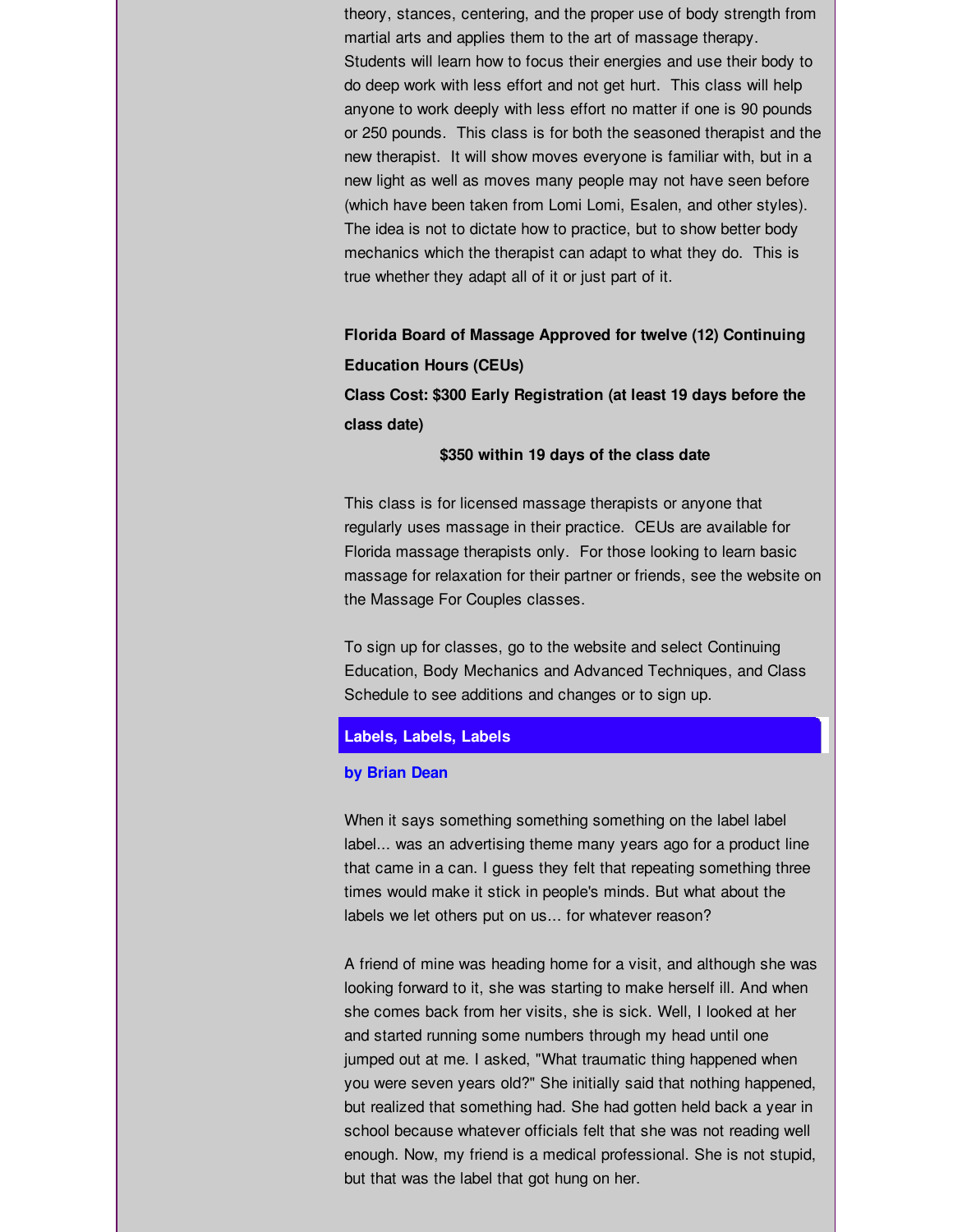When she goes home (and it is a small community), they don't see her as she is today. They still see the stupid child. As she is not there all the time, the people there don't see what she has become. They only remember what they knew. And in truth, it might have taken her moving away to rid herself of the label, at least to herself. Because as we all know that if everyone is calling you stupid, sooner or later, you will start to take that on as part of you. You let their label stick to you. And although she no longer feels that way about herself, it comes back when she returns back to that environment.

How about the rest of us? What labels are we still carrying around with us from our childhood or young adult life? Are you still the jerk you were in high school? Are you the person that dreams big and always fails? Are you still bully bait? Are you the whiner? Are you stupid? (As Forrest Gump says, "Stupid is as stupid does.")

If we are no longer that way, why do we accept the labels? What can we do about them? Now that is the real question. First off, I have to believe that most people outgrow their attitudes and actions of when they were younger. Yet these people may still allow the labels. But since we have outgrown these, we have to make ourselves realize that we have done just that, and that they no longer apply.

We have to look at ourselves and take stock of what we are now, and discard anything that no longer fits as we would shoes we have outgrown. When we do this, we need to release old labels as they are no longer true. Meditation is good for this. There are many meditation methods that work along similar paths. One takes you in and allows you to look at all the "shoe boxes" that define your life. You simply discard what you no longer need. You can modify this to apply only to labels you have been given. I am no longer a jerk so I don't need that label.

The next step is to keep new labels from appearing and attaching themselves to you. This is good for all times, but also when you go back home and have to deal with all the people that can only remember you by labels that you no longer have. They try to pin new ones on you. The key to this is Teflon. Yes, you heard that right.

Think about surrounding yourself with Teflon. Be secure in that coating you. Why Teflon? Because nothing sticks to Teflon. If someone wants to stick a label on you, it will simply slide off. If someone wants to apply anything to you, it will not stick. That way you are free to define yourself as you feel you should be defined, because in truth, you are the only one that matters in your definition. Once you have defined yourself, you put that out there for everyone to see and they will no longer see what you were, but what you are.

# **Modality of the Month**

### **Esalen-Inspired Freeform Massage**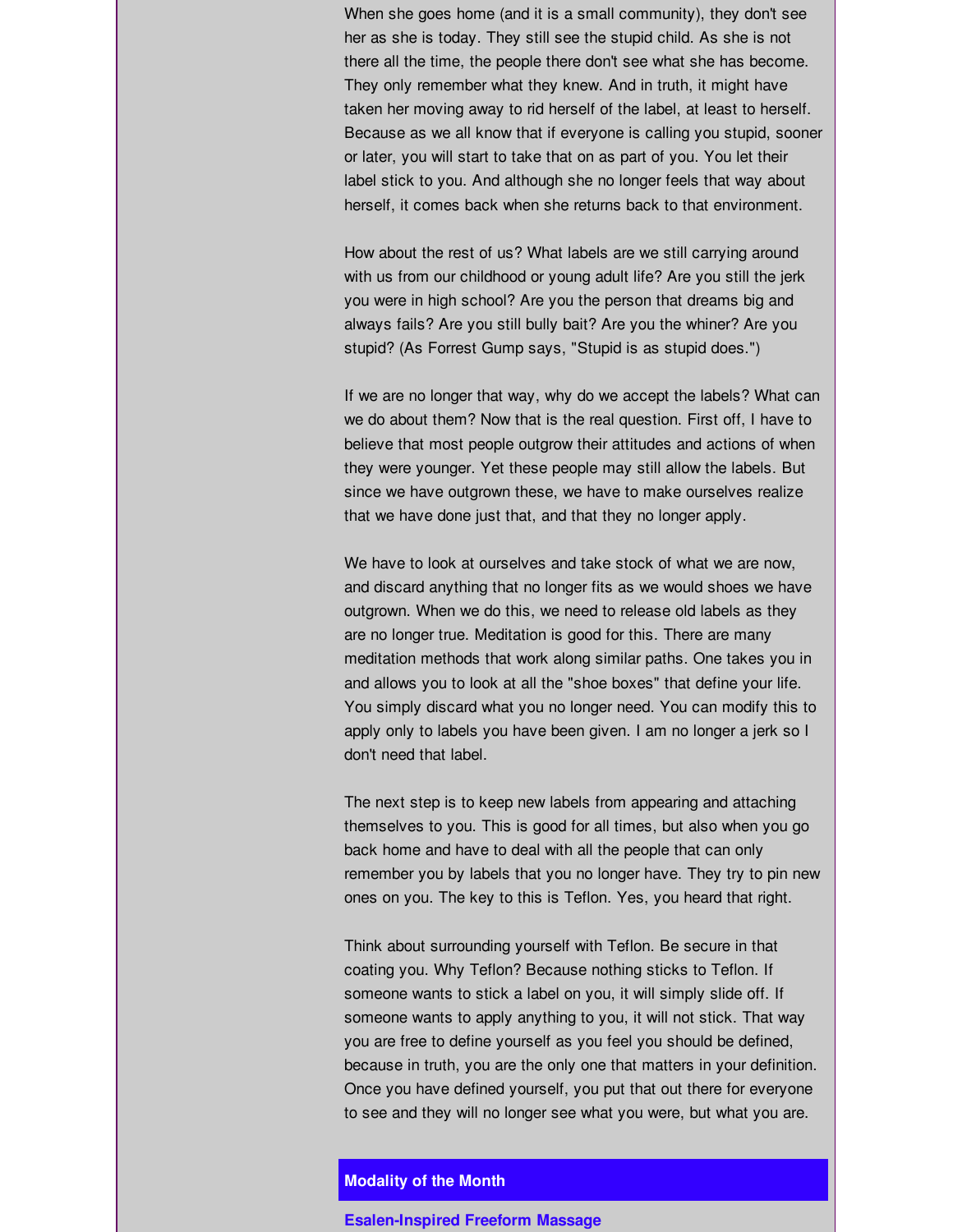A beautifully landscaped grounds overlooking the Pacific ocean is the home of the Esalen Institute in Big Sur California. The institute has a center for the arts, a center for theory and research, lush gardens, natural hot springs, and massage. While the owner wanted it to be known for the arts and research and such, Esalen became known for its unique style of massage.

Californians are very laid back when it comes to massage. Esalen became known for doing massage without draping (as long as the client was comfortable with it). There were times even when the therapists wore nothing because they were comfortable with it. At one point, when the local licensing board became aware of this, they told the therapists that they would have to wear something or be licensed under Adult Entertainment.

While they do Esalen in California with little or no draping, it can be done within most people's comfort levels. Sometimes creative draping is needed to keep a person covered, but it can be done. Minimal draping is best, but full draping can be used.

What came out of this freedom was a very unique style of massage that was geared to major relaxation with therapeutic results. It utilizes long strokes done with slow motions to create a very relaxing feeling. The client is encouraged to breathe deeply, and the therapist tries to match that breath pattern in their breathing and motions. Movements sweep the entire length of the body in straight lines and swirling patterns. These movements are done with the hands, forearms, elbows, and so forth. read [more](http://r20.rs6.net/tn.jsp?t=ritwswmab.0.dxlri8kab.tu8uywbab.&r=3&p=http%3A%2F%2Fwww.caringpalms.com%2Farticle_esalen.html)

#### **Supply and Demand**

#### **by Brian Dean**

Years ago in school, I was taught about supply and demand. If there is high demand and low supply, the price is high. If we have low demand and high supply, the price drops. The idea is to have a balance (there's that word that keeps popping up) so things even out and are steady. What companies do is find a way to increase demand so they can sell more product. TV commercials advertise to the public and make them want the products advertised. Sometimes this works, and sometimes it does not. But sometimes it works to the point that an industry can set itself up for failure. And there are other times when an industry can ignore the need or demand and let things get critical (more on that one later).

A good example of the first circumstance is the cattle industry. For years now, we have seen advertisements for beef telling us that "it's what's for dinner". But according to something I read, this advertising campaign has created such a demand for beef that the supply does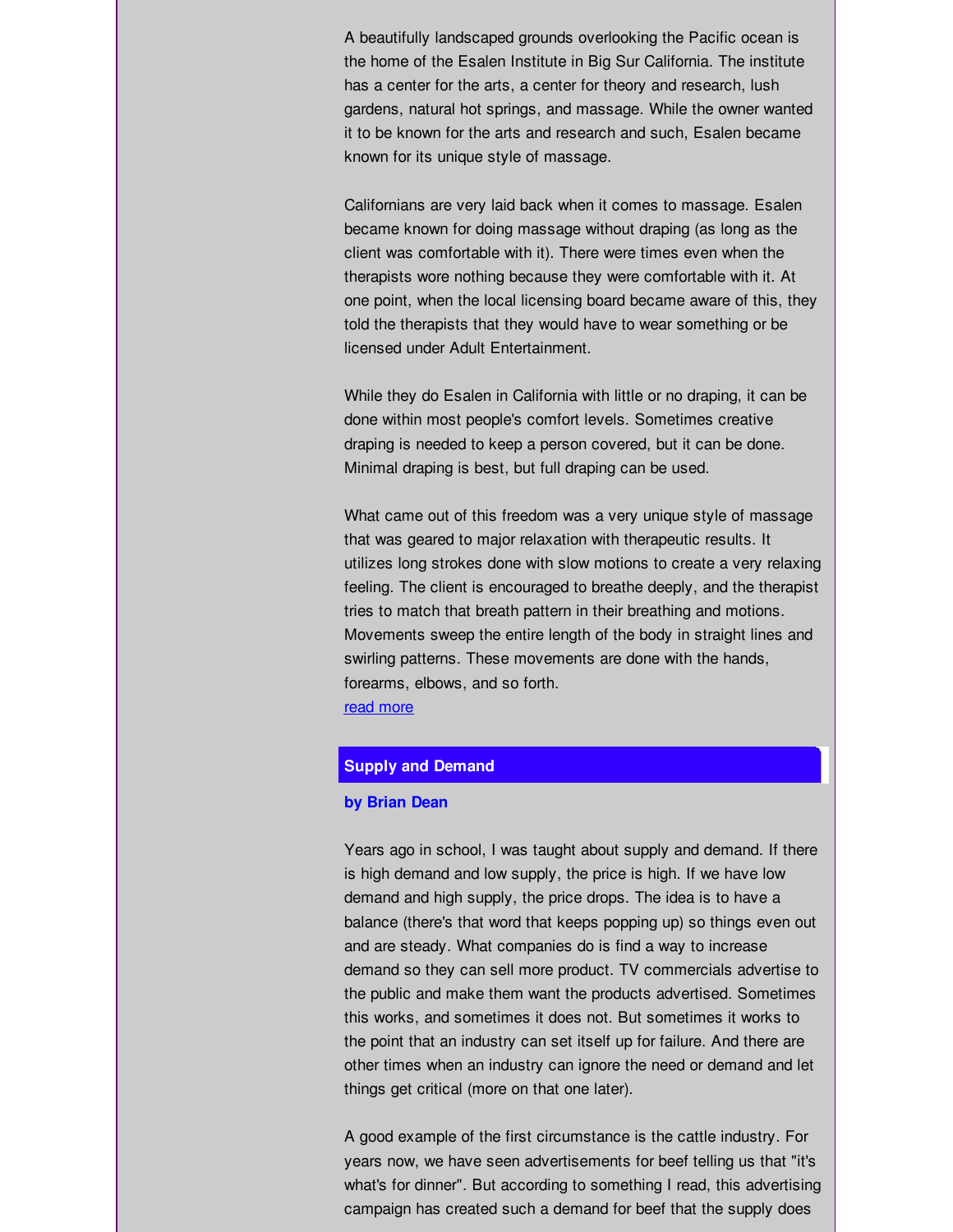not meet the demand. Therefore, cattle are being injected with growth hormones so they mature quicker so they can be slaughtered at an earlier age. I believe it said previously a cow would be slaughtered at 36 months (check me on that). Now because of the hormones, they are slaughtered at 16 months. So they industry has created the demand and now is struggling to fill it. (And I'm not going to go into what happens to people that eat beef that has been given these hormones.)

In the second circumstance, we keep hearing that there is a huge demand for healthcare professionals in Florida, specifically nurses. There simply are not enough of them. But there are plenty of nurses around. So why is the demand so high? Because the companies doing the hiring are setting very high requirements.

I have a friend that was an LPN (Licensed Practicing Nurse). She went back to school to get her RN (Registered Nurse) at a two year school giving her an Associates degree. Companies looking for RNs currently will not hire someone unless they have a four year or bachelors degree. In fact, nursing homes used to be the first place a lot of RNs went to get the experience to move into a hospital environment. But now, those places are only accepting RNs with a four year degree. So, although there are plenty of nurses around, nurses who spent thousands of dollars to get a higher degree, can not get jobs. So here is an industry that has the need, but would rather work in a shortage situation because their demands are too high. (I can remember years ago applying for a job at the company my wife worked for. And although I had about 10 years experience doing that type of work and could work circles around the person they hired, I lost the job to someone who had a higher degree because they valued paper more than ability.)

So, what is the moral of this story? I really am not sure. If anything, it is a need for balance. Balance so we don't over sell the market and force ourselves into "unique" methods of keeping up, and balance to release some standards so that there is no shortage. I think it's time for everyone to take a breathe and look at what they are doing and see how it can be improved for the betterment of everyone. Okay, everyone now, inhale...



**Caring Palms Promise**